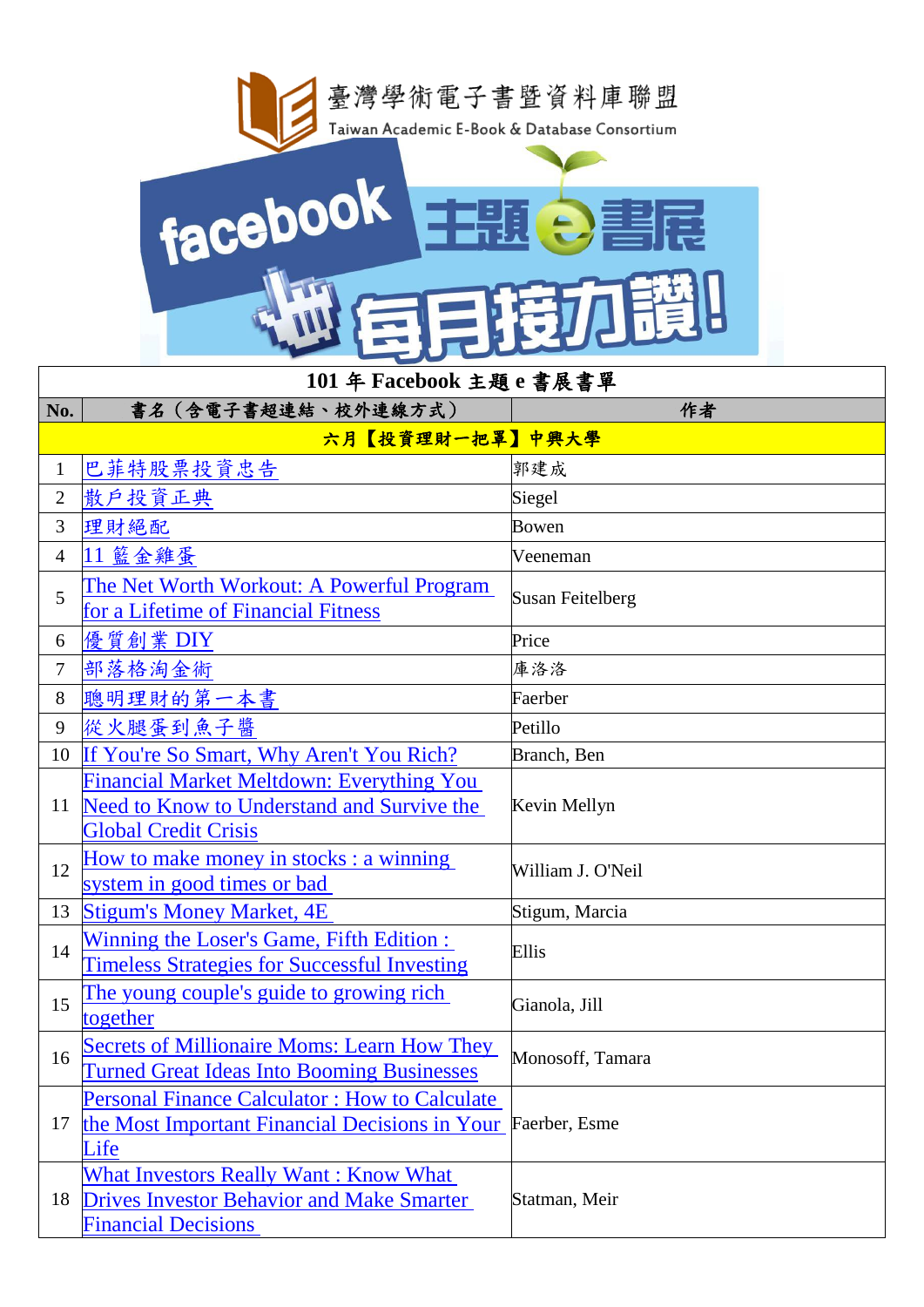| 七月【愛臺灣,到此e遊】臺北市立教育大學 |                                                                                      |                                                   |  |
|----------------------|--------------------------------------------------------------------------------------|---------------------------------------------------|--|
| $\mathbf{1}$         | 台灣原味車站輕鬆蹓                                                                            | 李欽賢,謝秋霞文                                          |  |
| $\overline{2}$       | 台灣歷史小百科                                                                              | 陳雅文撰文; 耿柏瑞等英文翻譯                                   |  |
| 3                    | 認識台灣歷史. 1,遠古時代:南島語族的天地                                                               | 許豐明劇本編寫; 耿柏瑞 (Kennedy, Brian A.)<br>英譯;劉素珍漫畫繪製    |  |
| $\overline{4}$       | 認識台灣歷史.2,荷蘭時代:冒險者的樂園                                                                 | 許豐明劇本編寫;劉素珍,劉昭淵漫畫繪製;<br>范傑克(Jacques Van Wersch)英譯 |  |
| 5                    | 認識台灣歷史.3, 鄭家時代: 鄭氏集團的興<br>衰                                                          | 許豐明劇本編寫;朱鴻琦,陳志偉漫畫繪製;<br> 耿柏瑞(Brian A. Kennedy)英譯  |  |
| 6                    | 認識台灣歷史. 4, 清朝時代(上): 唐山過台灣                                                            | 陳婉箐劇本編寫;朱鴻琦,葉銍桐漫畫繪製;<br>白啟賢(Mattew Clarke)英譯      |  |
| $\overline{7}$       | 認識台灣歷史.5,清朝時代(中):羅漢腳的世<br>界                                                          | 陳婉箐劇本編寫;朱鴻琦,陳志偉漫畫繪製;<br>白啟賢(Mattew Clarke)英譯      |  |
| 8                    | 認識台灣歷史.6, 清朝時代(下): 戰爭陰影下<br>的建設                                                      | 謝春馨劇本編寫;朱鴻琦,陳志偉漫畫繪製;<br>賴凱文(Kevin Lax)英譯          |  |
| 9                    | 認識台灣歷史.7, 日本時代(上): 日本資本家<br>的天堂                                                      | 鄭丞鈞劇本編寫;劉素珍,劉昭淵漫畫繪製;<br>何仁傑(Peter Hillman)英譯      |  |
| 10                   | 認識台灣歷史.8,日本時代(下):覺醒的年代                                                               | 鄭丞鈞劇本編寫;劉素珍,劉昭淵漫畫繪製;<br>何仁傑(Peter Hillman)英譯      |  |
| 11                   | 認識台灣歷史.9, 戰後(上): 強人天空下                                                               | 何佩琪劇本編寫;劉素珍,劉昭淵漫畫繪製;<br>文魯彬(Robin J. Winkler)英譯   |  |
| 12                   | 認識台灣歷史.10, 戰後(下): 改革與開放                                                              | 何珮琪,陳婉箐,許豐明劇本編寫;劉素珍,<br>劉昭淵漫畫繪製;蘇瑛珣(June Su)英譯    |  |
| 13                   | 台灣四時民俗祭典                                                                             | 劉還月                                               |  |
| 14                   | 台灣古建築裝飾圖鑑                                                                            | 康鍩錫                                               |  |
| 15                   | 圖說台灣第一勇                                                                              | 楊蓮福                                               |  |
| 16                   | Taiwan. Modern World Nations                                                         | Christopher L. Salter                             |  |
| 17                   | The Old Capital: A Novel of Taipei                                                   | Chu T'ien-hsin                                    |  |
| 18                   | The Traveler's Web: An Extreme Searcher<br>Guide to Travel Resources on the internet | Hock, Randolph                                    |  |
| 19                   | <b>British Tourism</b>                                                               | Victor T. C. Middleton and L. J. Lickorish        |  |
| 20                   | <b>International Tourism: Cultures and Behavior</b>                                  | <b>Yvette Reisinger</b>                           |  |
| 21                   | <b>International Tourism Development</b>                                             | Singh, S.P.                                       |  |
| 22                   | <b>Innovation and Growth in Tourism</b>                                              | Organization for Economic Coop                    |  |
| 23                   | Tourism and Hospitality Marketing : a global<br>perspective                          | Simon Hudson                                      |  |
| 24                   | <b>Atlas of Travel and Tourism Development</b>                                       | Shackley, Myra                                    |  |
|                      | 八月【打造外在美】國立陽明大學圖書館                                                                   |                                                   |  |
| $\mathbf{1}$         | Living and working with the new medical<br>technologies                              | Lock, Margaret                                    |  |
| $\mathbf{2}$         | Cosmetic dermatology for skin of color                                               | Alam, Murad                                       |  |
| 3                    | <b>Beauty bias</b>                                                                   | Berry, Bonnie                                     |  |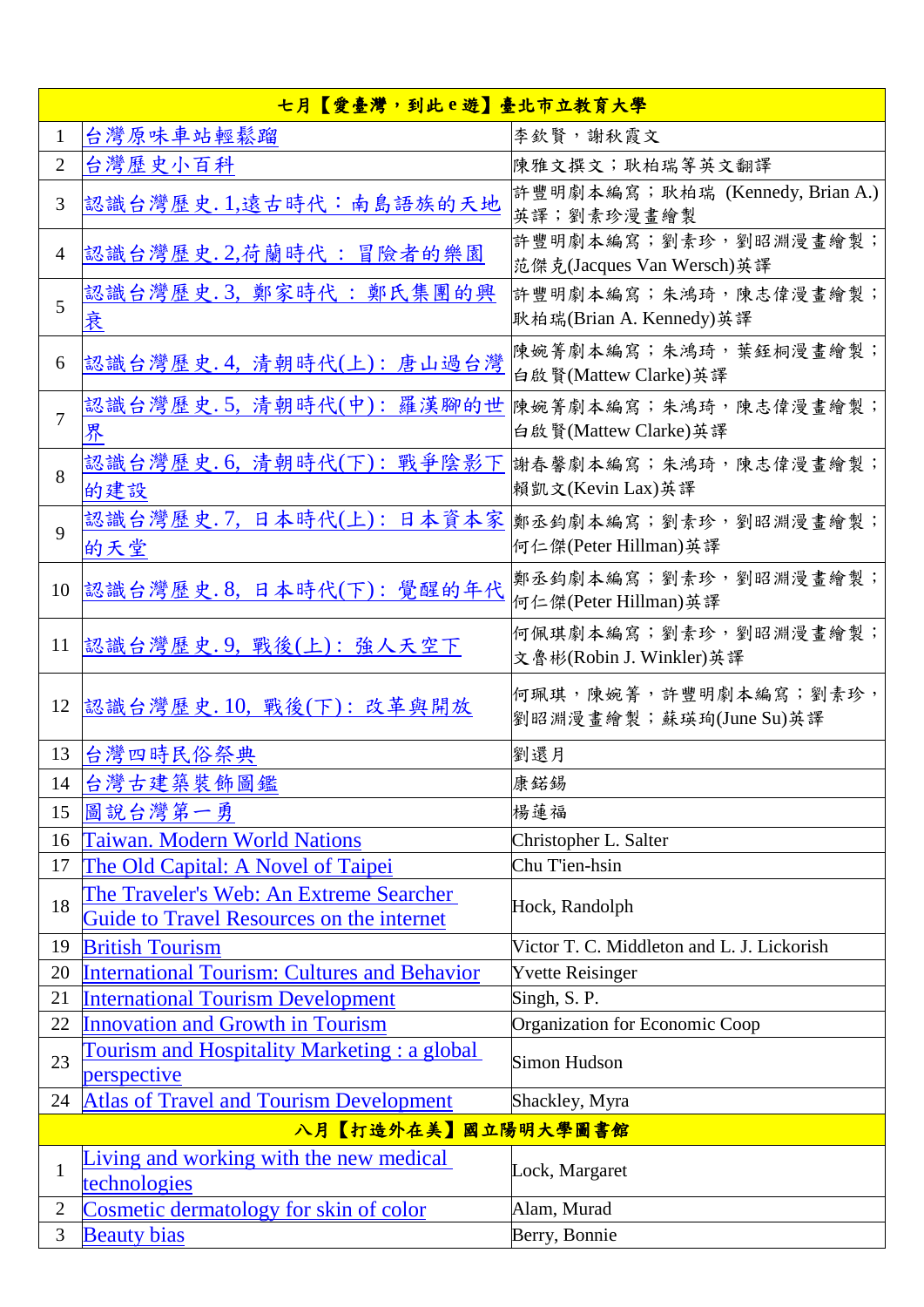| $\overline{4}$   | Cosmetic applications of laser and light-based<br>systems              | Ahluwalia, Gurpreet S                       |
|------------------|------------------------------------------------------------------------|---------------------------------------------|
| 5                | <b>Innovations in Plastic and Aesthetic Surgery</b>                    | Eisenmann-Klein, Martia                     |
| 6                | <b>Aesthetic Applications of Intense Pulsed Light</b>                  | Fodor, Lucia                                |
| 7                | The male patient in aesthetic medicine                                 | De Maio, Mauricio                           |
| 8                | <b>Rhinology and facial plastic surgery</b>                            | Stucker, Fred J                             |
| 9                | The beauty industry                                                    | Black, Paula                                |
| 10               | The beauty diet                                                        | Drayer, Lisa                                |
|                  | 【雲端"夏"綠"地"9月的節能省碳生活】台灣師範大學圖書館<br>九月                                    |                                             |
| $\mathbf{1}$     | 認識綠色能源                                                                 | 李育明                                         |
| $\overline{2}$   | <b>Green Property</b>                                                  | Dawson, C.                                  |
| 3                | <b>Contesting Earth's Future: Radical Ecology and</b><br>Postmodernity | Zimmerman, Michael E.                       |
| $\overline{4}$   | Alien Incident on Planet J                                             | Jolley, D. & Wendt, M.                      |
|                  | How Green is the City?: Sustainability                                 |                                             |
| 5                | <b>Assessment and the Management of Urban</b>                          | Dimitri Devuyst; Luc Hens; Walter De Lannoy |
|                  | <b>Environments</b>                                                    |                                             |
| 6                | <b>Ecological Education in Action : On Weaving</b>                     | Smith, Gregory A. Williams, Dilafruz R      |
|                  | <b>Education, Culture, and the Environment</b>                         |                                             |
| $\boldsymbol{7}$ | 50 green projects for the evil genius                                  | Shariff, J                                  |
| 8                | 我愛綠建築:健康又環保的生活空間新主張                                                    | 林憲德                                         |
| 9                | 廚餘變黃金:廚餘回收再利用手冊                                                        | 張豐藤                                         |
| 10               | 節能省電救地球:一本提供省錢妙招的環保小                                                   | 黄建誠, 林振芳                                    |
|                  | 百科                                                                     |                                             |
|                  | 十月【科學數學閱翻天】義守大學圖書館                                                     |                                             |
| $\mathbf 1$      | 科學方法新論                                                                 | 高斯坦夫婦                                       |
| $\mathbf{2}$     | 數理生態                                                                   | 何肇寶                                         |
| 3                | 密碼學之旅-與 MATHEMATICA 同行                                                 | 沈淵源                                         |
| $\overline{4}$   | 計算機概論                                                                  | 趙坤茂;張雅惠;黃寶萱                                 |
| 5                | 商用微積分                                                                  | 高金美、錢傳仁                                     |
| 6                | 現代管理數學                                                                 | 張保隆                                         |
| $\tau$           | 科學哲學與實驗                                                                | 以昂.海金(著);黃昭琴(編);蕭明慧(譯)                      |
| 8                | 科學家的哲學基礎                                                               | 潘朝闊(編)                                      |
| 9                | 科學的進步與問題                                                               | 勞登(著);石曉蓉(編);陳衛平(譯)                         |
| 10               | mathematica demystified                                                | Hoste, Jim                                  |
|                  | Good practice in science teaching : what                               |                                             |
| 11               | research has to say                                                    | Jonathan Osborne, Justin Dillon             |
| 12               | <b>More Mathematics Than Science</b>                                   | Reed, Sarah                                 |
| 13               | <b>Basic Engineering Mathematics</b>                                   | Bird, J.O.                                  |
| 14               | Artificial Intelligence: Mirrors for the Mind.                         | Henderson, Harry                            |
|                  | <b>Milestones in Discovery and Invention.</b>                          |                                             |
| 15               | The Student's Guide To Research Ethics                                 | <b>OLIVER</b>                               |